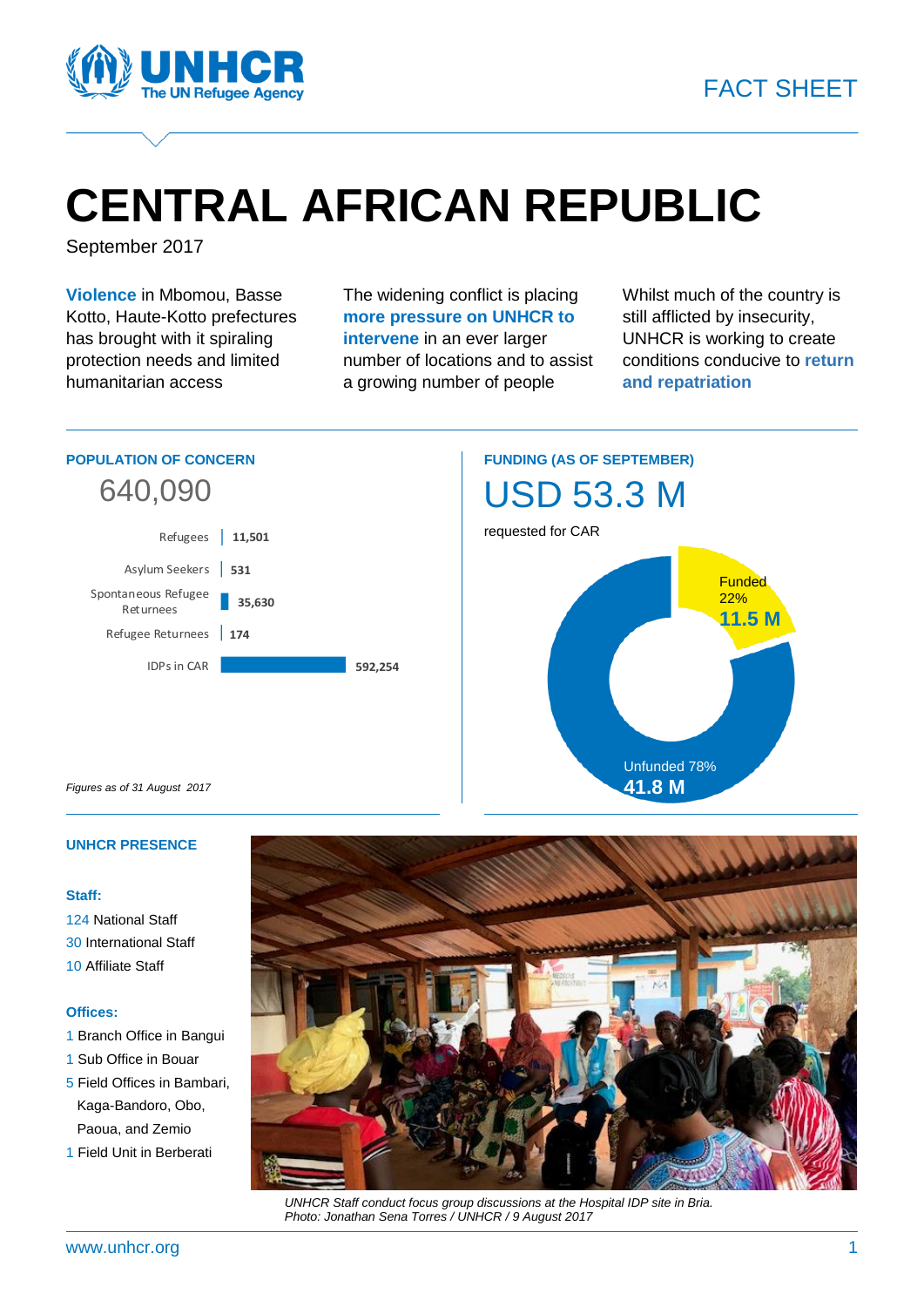

# Working with Partners

- 4 Ministries: (i) Interior and Public Security, line ministry (ii) Humanitarian Action and National Reconciliation, (iii) Minister of Economy, Plan and Cooperation (iv) Urban development and Housing;
- 2 governmental partners: the National Refugee Commission (CNR) and Projet d'Appui au Retour et à la Réintégration en République Centrafricaine (PARET)
- 11 international NGO partners : Afrique Secours et Assistance; AIRD; Association Grenier d'Afrique; CARITAS; Cooperazione Internationale; Danish Refugee Committee (DRC); INTERSOS; Mercy Corps; Norwegian Refugee Council; NOURRIR; Vision to Change the World;
- 6 national NGO partners: Bangui Sans Frontière; Idéal; Yamacuir; JUPEDEC; Arbre de vie; ATEDEC;
- 3 clusters led by UNHCR in CAR: Protection, Camp Coordination Camp Management (CCCM), and Non Food Items/Shelter.
- Partnership with UNDP and the government in the search for durable solutions for IDPs and returnees in CAR with the involvement of humanitarian partners and early recovery/development actors as well as MINUSCA.
- Aligning its activities with the National Plan for Recovery and Peace Consolidation (RCPCA), UNHCR supports the Ministry of Humanitarian Action and National Reconciliation on its work on peaceful coexistence and conflict resolution as well as social cohesion.

# Main Activities

# **Protection**

- Faced with widespread insecurity and a displaced population that has grown ever larger in recent months, UNHCR has to remain agile to respond to rapidly evolving protection needs. UNHCR staff based in Bambari, Kaga-Bandoro, and Paoua undertake regular protection monitoring missions to sites as well as along major axes with displaced and host populations. The agency has also established a foothold in Bria, where it oversees Protection and camp management responses for 41,600 IDPs.
- The spread of conflict along the southern border has led to back and forth cross-border movements between CAR and the Democratic Republic of Congo (DRC). UNHCR is monitoring the movement of an estimated 20,000 people between internal displacement in the town of Zemio, and seeking refuge across the river in DRC.
- Assistance to persons of concern includes SGBV prevention and response delivered through both fixed and mobile counselling centres. Medical referral pathways are defined to ensure an appropriate response within the shortest possible timeframe.

## **Health**

■ As the provider of multisectorial assistance for refugees, UNHCR supports a health centre in Pladama Ouaka refugee camp for the Sudanese refugee population. South Sudanese refugees living in Obo respectively benefit from fully integrated access to local health services which are supported by UNHCR through the provision of vital equipment. The same was provided for Congolese refugees in Zemio prior to their temporary departure following the outbreak of the crisis in the town at the end of June.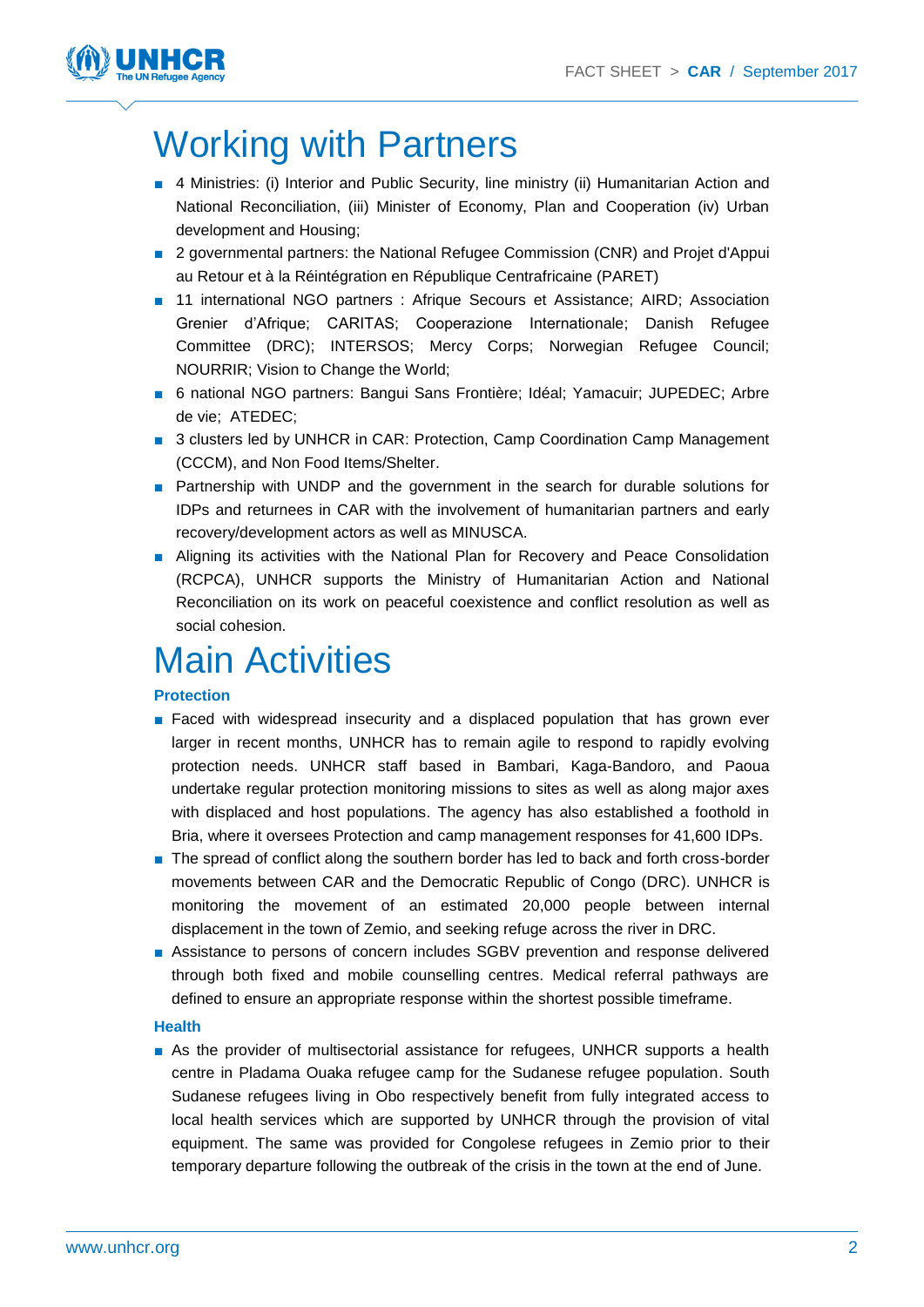

#### **Shelter and NFIs**

- In 2017, UNHCR has provided NFI assistance to 9,955 IDP and refugee households (46,922 individuals) and emergency shelter to 14,833 households/54,274 individuals.
- The agency also seeks permanent shelter solutions for returnee families in high-return areas. In Bangui, UNHCR is implementing a project to construct some 600 houses for refugee/IDP returnee families and hosting communities. Meanwhile, in Lobaye prefecture, UNHCR is supporting the reconstruction of 60 houses for returnee families.

#### **Camp Coordination and Camp Management**

■ CCCM assistance involves regular liaison with the landowners of sites to ensure that they remain open for as long as they are required. Across the country, UNHCR works with displaced communities to better organise themselves into sectorial committees, providing referral mechanisms through which key problems can be addressed. A CCCM-light approach is followed in some of the less accessible areas. In all cases, this community organisation is bolstered by regular consultations and sensitisation trainings on common protection risks.

#### **Durable Solutions**

■ Focusing initially on Bangui and its surrounding areas, UNHCR has successfully supported the government in creating conditions conducive for sustainable reintegration, with 17,489 IDPs in Bangui returning to their homes since the start of the year. This includes the revival and reinforcement of traditional leadership structures to support social cohesion and the amicable resolution of local disputes.

#### **Returns and Repatriation**

■ As of the end of August, 35,630 Central Africans had returned to the country in 2017. Numbers returning each month have now begun to reduce, with a 50% drop recorded in August. Nevertheless, tracking systems do not enable the agency to say with any certainty how many of those returns are permanent and how many temporary.

#### **Special thanks to the major donors of unrestricted and regional funds in 2017**

United States of America (266 M) | Sweden (76 M) | Netherlands (52 M) | Priv Donors Spain (41 M) | Norway (41 M) | Japan (25 M) | Denmark (23 M) | Priv Donors Republic of Korea (20 M) | Australia (19 M) | Canada (16 M) | Switzerland (15 M) | France (14 M) | Priv Donors USA (13 M) | Priv Donors Italy (13 M) | Germany (12 M) | Priv Donors Japan (10 M) | Italy (10 M)

#### **Thanks to other donors of unrestricted and regional funds in 2017**

Algeria | Austria | Belgium | Bosnia and Herzegovina | Chile | Costa Rica | Estonia | Finland | Iceland | Indonesia | Ireland | Kuwait | Lithuania | Luxembourg | Malta | Mexico | Monaco | Morocco | New Zealand | Qatar | Republic of Korea | Russian Federation | Saudi Arabia | Serbia | Singapore | Sri Lanka | Thailand | Turkey | United Arab Emirates | Uruguay | Zambia | Private Donors

### **CONTACTS**

**Alexander Lewis**, Associate Reporting Officer, Central African Republic [lewisa@unhcr.org,](mailto:lewisa@unhcr.org) Tel: +236 70 55 28 92

**Djerassem Mbaiorem,** Public Information Officer, Central African Republic mbaiorem@unhcr.org, Tel: +236 72 30 12 88

# **LINKS**

https://m.facebook.com/RefugeesCAR